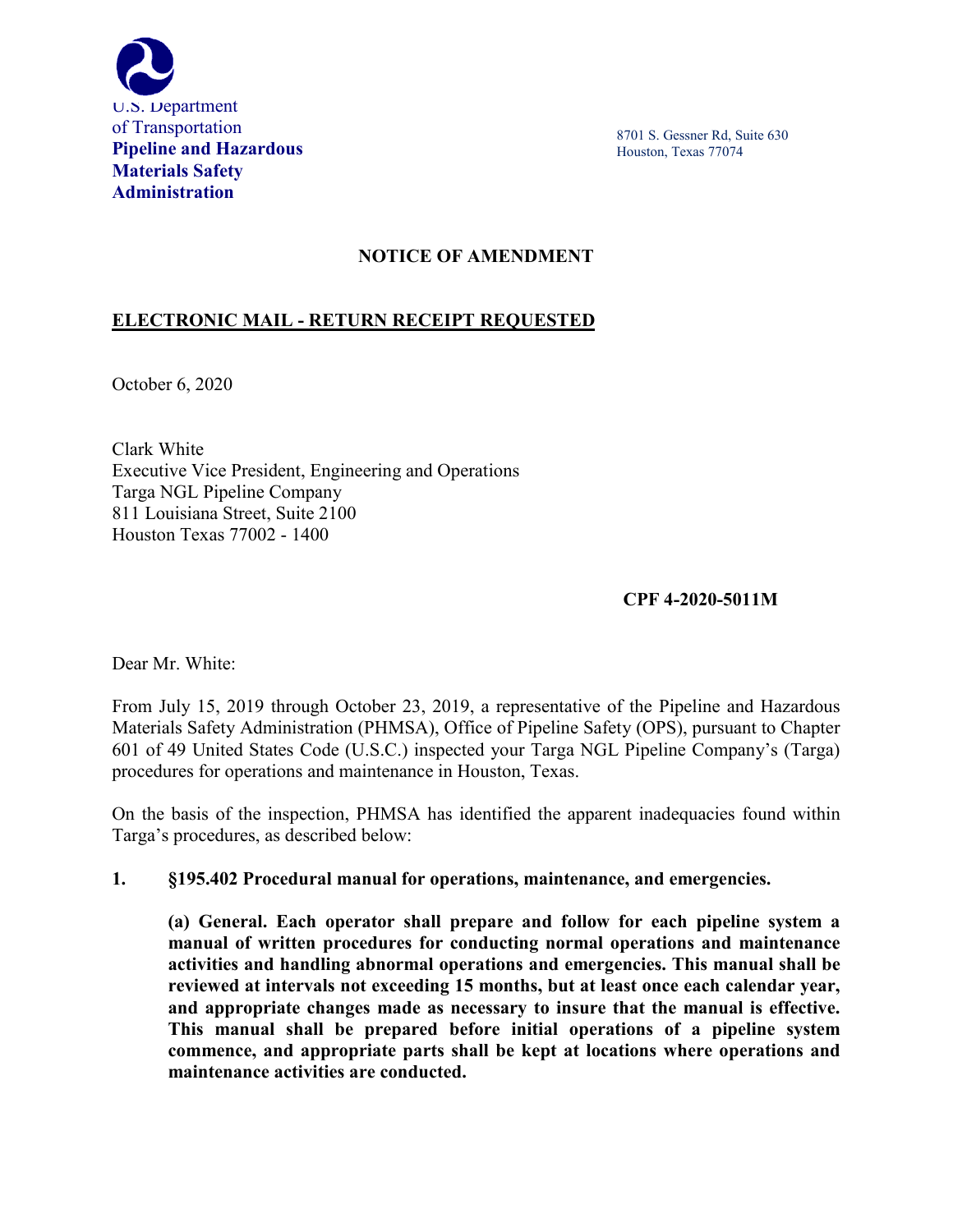Targa NGL Pipeline Company's (Targa) written Operation, Maintenance, and Emergency Manual (last revised 2/22/2019) was inadequate as it does not provide detailed written procedures for performing activities on the pipeline facility. The written procedures often parrot, and in some instances, are vague as to how an activity is to be performed. Procedures reviewed and found inadequate include:

- 1. Cathodic Protection Requirements (reference §195.563) *Targa Hazardous OM&E – Cathodic Protection,* last revised on 06/28/2010;
- 2. Welding of Supports and Braces (reference §195.208) *Targa Hazardous Liquid OM&E – Construction*, last revised 02/27/2013;
- 3. Testing of Tie-Ins (reference §195.308) *Targa Hazardous Liquid OM&E – Pressure Testing*, last revised 12/20/2007;
- 4. Test Medium (reference §195.306) *Targa Hazardous Liquid OM&E – Pressure Testing*, last revised 12/20/2007;
- 5. Testing of components (reference §195.305) *Targa Hazardous Liquid OM&E – Pressure Testing*, last revised 12/20/2007; and
- 6. Pressure Testing (reference §195.304) *Targa Hazardous Liquid OM&E – Pressure Testing*, last revised 12/20/2007.

The procedures presented parrot the regulation and do not include a process of how to perform the listed activities.

Targa must revise its written procedures to provide guidance on how the tasks associated with the activities are to be carried out for all the above-mentioned procedures.

### **2. §195.64 National Registry of Pipeline and LNG Operators.**

**(c) Changes. Each operator must notify PHMSA electronically through the National Registry of Pipeline and LNG Operators at http://opsweb.phmsa.dot.gov, of certain events.**

 **(1) An operator must notify PHMSA of any of the following events not later than 60 days before the event occurs:**

 **(iii) Reversal of product flow direction when the reversal is expected to last more than 30 days. This notification is not required for pipeline systems already designed for bidirectional flow;**

Targa's written procedure for providing notifications to the National Registry was inadequate. *Targa Hazardous Liquid Pipeline Normal and Maintenance Procedures – National Registry of Pipeline and LNG Operators*, revised 03/05/2012, does not include a requirement for the notification for the reversal of product flow direction when the reversal is expected to last more than 30 days as required in  $§195.64(c)(iii)$ .

The procedure was re-revised on 07/16/2019 during the inspection to include the requirement of §195.64(c)(iii) and no further amendments are required.